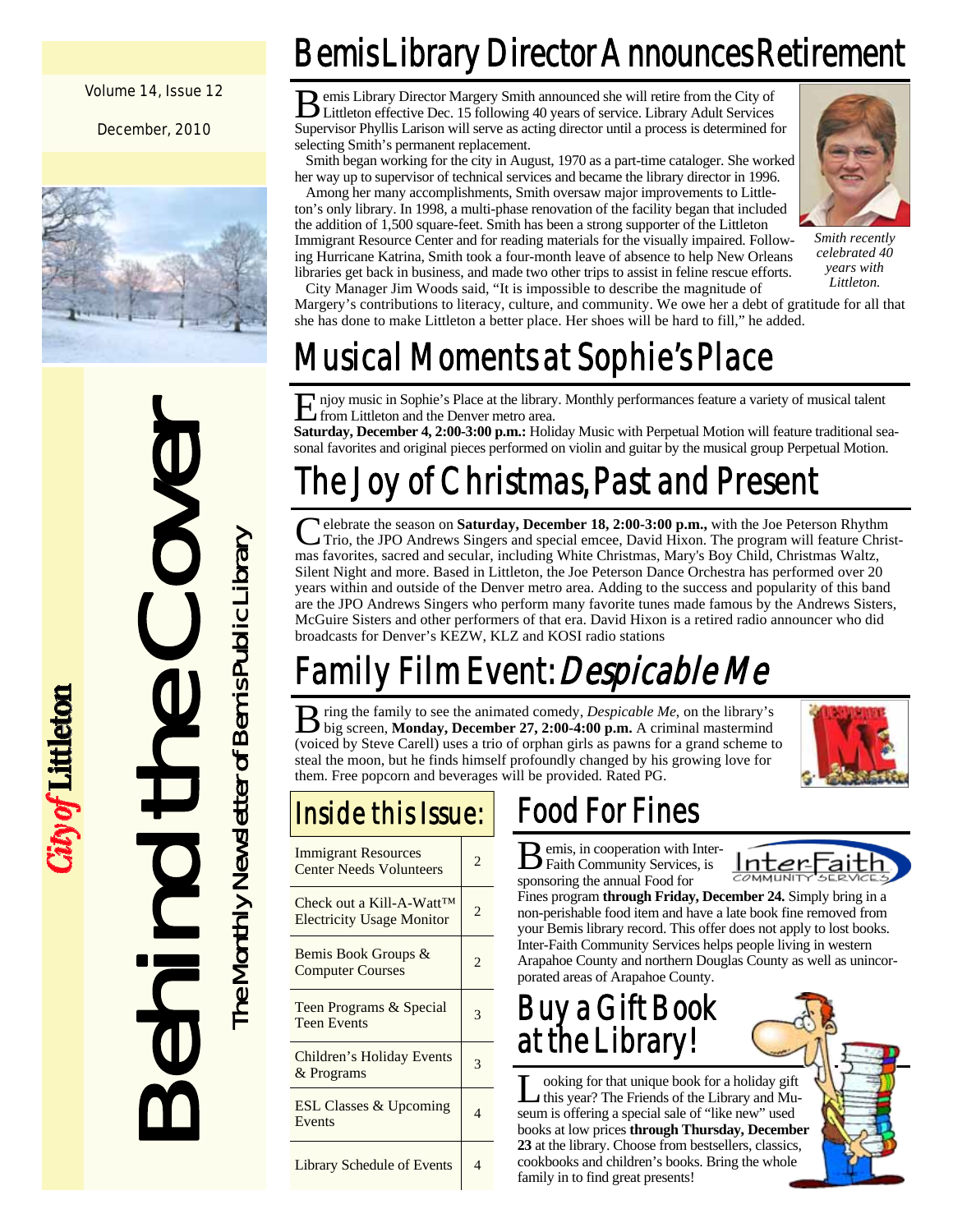## Immigrant Resources Center Needs Volunteers

L ittleton Immigrant Resources Center is looking for volunteers.<br>Citizenship applicants have increased and our ESL-based Language Partners program is still gathering students, so demand is high. If you have an interest in working with people from different cultures, helping them study to become U.S. Citizens, or assisting them in learning English, we would love for you to join us! Please Immigrant Resources Center contact Alejandra Harguth at the library at 303-795-3968 or aharguth@littletongov.org for more information.



## Check Out a Kill A Watt™ Electricity Usage Monitor

Neck out a Kill A Watt<sup>™</sup> Electricity Usage Monitor to determine how much electricity your appliances are using. Simply plug the Kill A Watt monitor into a wall outlet. Then, plug the appliance into the monitor to get electricity consumption by the kilowatt hour for that appliance. Also, you can check the quality of your power by monitoring voltage, line frequency and power factor. The Kill A Watt monitors check out for one week and are available at the Circulation Desk.



## Book Groups at Bemis

 $\bigvee$  e have a variety of Book Groups that meet throughout the month. Choose a group that suits your interests and schedule. Then join us for some stimulating discussions.

### **Senior Book Club First Monday of each month at 2 p.m.**

**Dec. 6:** *The Last Ridge: The Epic Story of the U.S. Army's 10th Mountain Division & the Assault on Hitler's Europe*  by McKay Jenkins



A gripping account of the group of soldiers who trained in the Colorado Rockies before facing combat in the mountains of Italy near

the end of World War II.

named Santiago travels from



**Jan. 10:\*** *The Alchemist*  by Paul Coelho An Andalusian shepherd boy

his homeland in Spain to the Egyptian desert in search of a treasure buried in the Pyramids. Along the way he meets a Gypsy woman, a man who calls himself king, and an alchemist. What

starts out as a journey to find worldly goods turns into a discovery of the treasures found within.

**\****We will meet on the second Monday in January due to the holidays.*  .<br>Cra ive cypaunce

**Feb. 7:** *Freakonomics: A Rogue Economist Explores the Hidden Side of Everything*  by Stephen Leavitt Leavitt is not a typical econo-



mist. He studies the stuff and riddles of everyday life, from cheating and crime to sports and child rearing. His conclusions regularly turn the conventional wisdom on its head.

### **Monday Evening Book Group Third Monday of each month at 7 p.m.**

**Dec. 6\*: \****We will meet at 6:00 p.m. the first Monday in December.* No book is scheduled for discussion; instead, we will meet for dinner and a book planning session for 2011. Contact librarian and group facilitator Pam Child for additional information at 303-795-3961.

**Jan. 24\*:** *White Tiger*  by Aravind

 Adiga A memorable story that depicts the social and economic inequalities of contemporary India. The main character, Balram Halwai,



**TONI MORRISON** 

a mercu

recounts his transformation from an honest, hardworking boy to a murderer.

**\****We will meet on the fourth Monday in January due to the Martin Luther King, Jr. Holiday.* 

**Feb. 28\*:** *A Mercy* 

by Toni Morrison Set at the close of the 17th century and told through the perspective of several

women, this thoughtprovoking book looks at

various forms of slavery in America. **\****We will meet on the fourth Monday in February due to the President's Day Holiday.* 

## Computer Services & Computer Classes

B emis has 22 Internet access computers on the lower level of the library, plus another seven located in the Children's Room for use by our patrons in 5th grade and younger.



Also, **wireless Internet access is now available throughout the building for patrons with wireless-enabled laptops.**

 Currently, our computers use Microsoft XP operating systems and Microsoft Office 2003 software that includes Word, Excel, Access, PowerPoint and Publisher. All of our PCs are linked to printers. Printing costs are \$0.10 a page for black only or \$0.50 a page for color. Our computer lab has 12 PCs and may be scheduled for group use. We are happy to assist patrons individually at any time if you need help using the computers or the Internet.

 We also offer *free* computer and Internet classes on a regular basis. To learn about or register for an upcoming class and/or group use of our computer lab, call the library at 303- 795-3961 or stop by the Information Desk.

### **All classes and open computer lab are held from 9-10:30 a.m.** *except where noted.*

 Currently space is available in these classes: **Beginning Access Parts 1 & 2\* MS Office 2003**

- Tues., Jan. 18 & Wed., Jan. 19  **\****Students should sign up for both classes.*  **Beginning Excel - MS Office 2003**
	- Wed., Dec. 8; Tues., Jan. 11; Tues., Feb. 15 **Intermediate Excel - MS Office 2003**
- Wed., Dec. 15; Wed., Jan. 12; Wed., Feb. 16 **Beginning Internet**
- Sat., Dec. 18; Wed., Jan. 26; Wed., Feb. 2 **Beginning PowerPoint - MSOffice 2003** Tues., Jan. 25
- **Beginning Publisher MS Office 2003** Tues., Feb. 22
- **Beginning Windows XP** Wed., Dec. 1, Tues., Jan. 4; Tues., Feb. 1
- **Beginning Word MS Office 2003** Tues., Dec. 7; Wed., Jan. 5; Tues., Feb. 8
- **Intermediate Word MS Office 2003** Tues., Dec. 14; Wed., Feb. 9
- **Computer Comfort** Sat., Jan. 15; Sat., Feb. 5
- **Craigslist** Fri., Jan. 21
- **Introduction to Digital Photography** Fri., Feb. 11
- **iPad and Kindle** Wed., Feb. 23
- **Shopping on the Internet** Fri., Feb. 25
- **Skype & VoIP Options** Fri., Jan. 7
- **Windows XP File Management** Sat., Feb. 19
- **Open Computer Lab** *Every* **Thursday** No registration required. Receive one-onone time with a computer class instructor.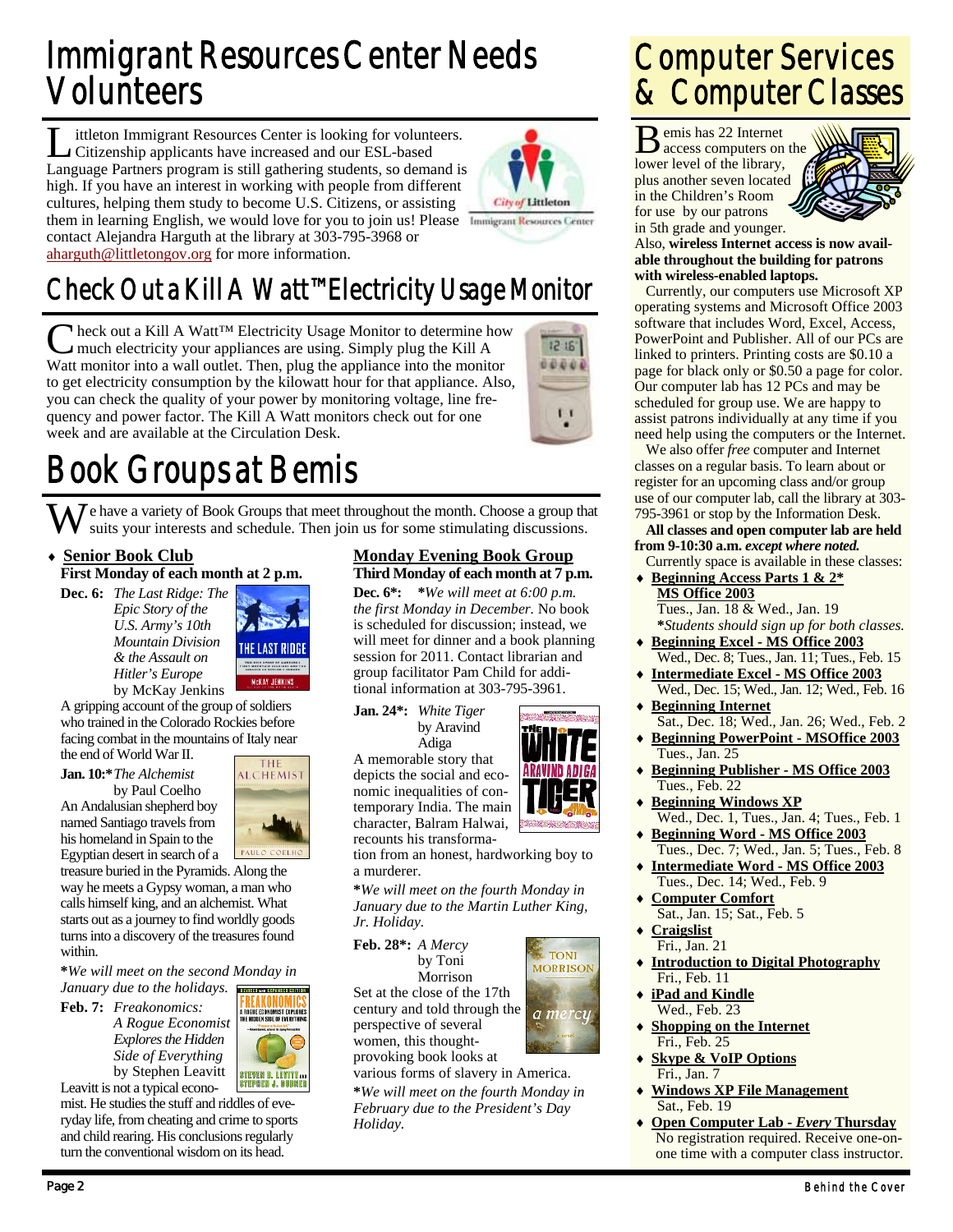

or more information, call teen librarian Mark Decker at the library, 303-795-3961, or check the Bemis teen blog site online at http://bemisteen.blogspot.com. Join other teens for the following activities:

### **Anime Club**

**First Sat. of the month @ noon Dec. 4:** *Slayers Revolution* Jan. 8<sup>\*</sup>: Title will be selected at Dec. mtg. **Feb. 5:** Title will be selected at Jan. mtg. **\****We will meet on the second Saturday in January due to the New Year's Day holiday.* 

- **Wii Third Thursdays @ 3:30 p.m.**  Play a different video game each month! **Dec. 16:** *Wii Sports*  **Jan. 20:** *Super Smash Bros Brawl*  **Feb. 17:** *Carnival Games*
- **Teen Advisory Group (TAG) Fourth Friday of the month @ 3:30 p.m. No meeting in December. Jan. 28: Open Agenda Feb. 25:** Summer Reading Planning

## Special Teen Event



D on't miss *Despicable Me,*  shown on the library's big screen on **Monday, December 27, 2:00-4:00 p.m.**  A criminal mastermind (voiced by Steve Carell) uses a trio of orphan girls as pawns for a grand

scheme to steal the moon, but he finds himself profoundly changed by his growing love for them. Free popcorn and beverages will be provided. Rated PG.

## Upcoming Teen Event

### **Book It!**

**Saturday, January 15, 2:00-4:00p.m.**  Handmade books are all the rage. Join us to learn how to create a cool book by hand! Great for diaries, journals, or just for fun, these books also make fantastic gifts. Bring in a favorite photograph and we'll help you copy and recolor it to use for the cover of your book. All materials will be provided. Space is limited! Register for this program by calling the library at 303-795- 3961, or by emailing Mark, the teen librarian, at mdecker@littletongov.org.

# Children's Programs



## All Aboard for The Polar Express

J oin us for our annual celebration: a reading of *The Polar Express* accompanied by cookies, cocoa and a wintry ride aboard an imaginary train. Tasty treats and a special visitor await! The train departs on **Saturday, December 11 with identical performances at 10:30 a.m. and 2:30 p.m.** This program is for families with children ages 3 and up. Parents are encouraged to bring cameras to capture photos with our special guest. Space is limited. Call the library at 303-795-3961 to register.



## "Noon" Year's Eve Party



J oin us for our annual family celebration to mark the start of a new year on **Thursday, December 30 at 11:00 a.m.** Bryce Jackman, as Starkey the Pirate, will be here as our very own "DJ". Join us for stories, dancing, treats and the dropping of the New Year's Eve Ball. Get ready for the countdown to 2011! This program is for families with children ages 3 and up. Please call 303-795-3961 for reservations beginning December 13.

## Caldecott Medal Nominees on Display

E ach January, the Caldecott Medal is awarded to the artist of the most distinguished American picture healt for skillars and the most distinguished American picture book for children published in the United States during the preceding year. To be eligible, the artist must be a citizen or resident of the U.S. Beginning in January, stop by the Children's Room to see a display of books eligible for the prestigious 2011 Caldecott Medal.



## Weekly Story Times & Ongoing Activities

### *Weekly Programs end on December 17 and resume on January 4.*  **Story Box: Ages infant-36 months**



 **Tuesdays at 9:30 a.m. or 10:30 a.m. Wednesdays and Fridays at 9:30 a.m.** 

A thirty-minute session for children and a caring adult to introduce the joy of reading. *Space is limited; free tickets are available one week in advance.* 

 **Preschool Story Time: Ages 3-kindergarten Thursdays at 10:30 a.m. or 1:30 p.m. Also on Fridays at 10:30 a.m.** 

A thirty-minute independent session with stories, songs, and activities with a puppet show the first week of the month.



### **Paws to Read: For grades 1-5**

 **Third Saturdays, 10:00 a.m.-noon. Saturday, Dec. 18** Readers in grades 1-5 can read with a furry friend. Please call 303-795-3961 to register for a 20-minute spot. Presented by the American Humane Association.

### **Register for Email Notification:**

Receive our monthly newsletter via email and choose to be notified of special programs. Here's how: visit http://bemis.sirsi.net/. Under *Library Info* click on *More information* and then click on *Subscribe Bemis News Email*. Or, fill out a paper form at any Information Desk the next time you visit the library.

 **Bemis Library Dial-a-Story:** Your child can listen to a story anytime by calling 303-795-3960. Enjoy a new story or an old favorite.